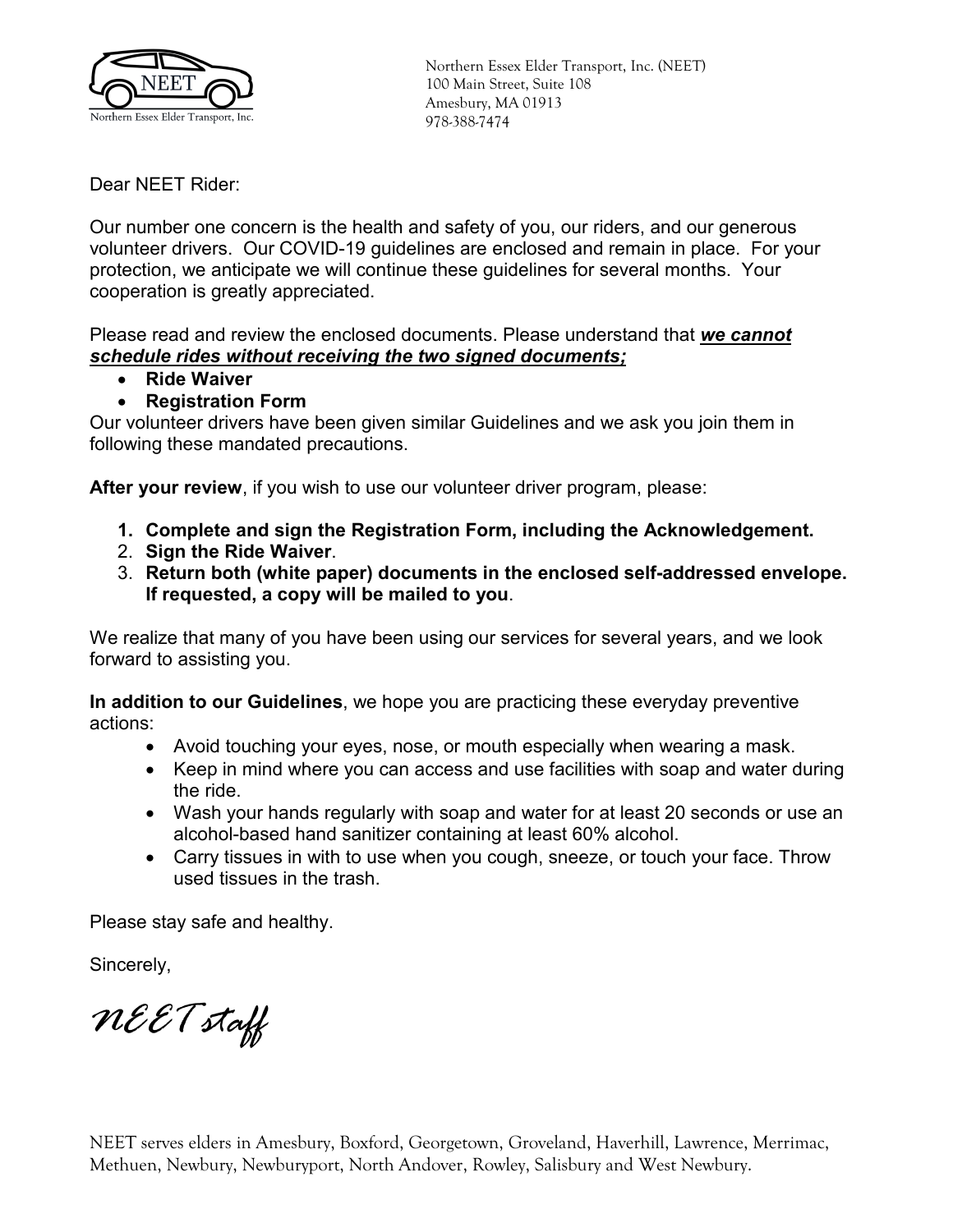

Please call your local Council on Aging to request assistance with transportation through this program.

# **COUNCILS ON AGING**

| City or Town        | <b>Phone Number</b> | <b>Contact Person</b>     |
|---------------------|---------------------|---------------------------|
|                     |                     |                           |
| Amesbury            | 978-388-8138        | Nancy Marrs X544 M-Th     |
|                     |                     |                           |
| <b>Boxford</b>      | 978-887-3591        | Liza Giugliano            |
|                     |                     |                           |
| Georgetown          | 978-352-5726        | Kirsten Klueber           |
|                     |                     |                           |
| Groveland           | 978-372-1101        | Nisha Burke, Maria        |
|                     |                     | Yaguel                    |
|                     |                     |                           |
| Haverhill           | 978-374-2390        | Susan Lagasse x 3911      |
|                     |                     |                           |
| Merrimac            | 978-346-9549        | Nick Fiorello x3105       |
|                     |                     |                           |
| Methuen             | 978-983-8825        | Cheryl McQuillan          |
|                     |                     |                           |
| Newbury             | 978-462-8114        | Kathy Zaremba             |
|                     |                     |                           |
| Newburyport         | 978-462-0430        | <b>Rosemary Coulombe</b>  |
|                     |                     |                           |
| North Andover       | 978-688-9560        | Paula Lynch               |
|                     |                     |                           |
| Rowley              | 978-948-7637        | Lisa Lozzi                |
|                     |                     |                           |
| Salisbury           | 978-462-2412        | <b>Carol Dorman</b>       |
|                     |                     |                           |
| <b>West Newbury</b> | 978-363-1104        | <b>Christine Marshall</b> |

NEET serves elders in Amesbury, Boxford, Georgetown, Groveland, Haverhill, Lawrence, Merrimac, Methuen, Newbury, Newburyport, North Andover, Rowley, Salisbury and West Newbury.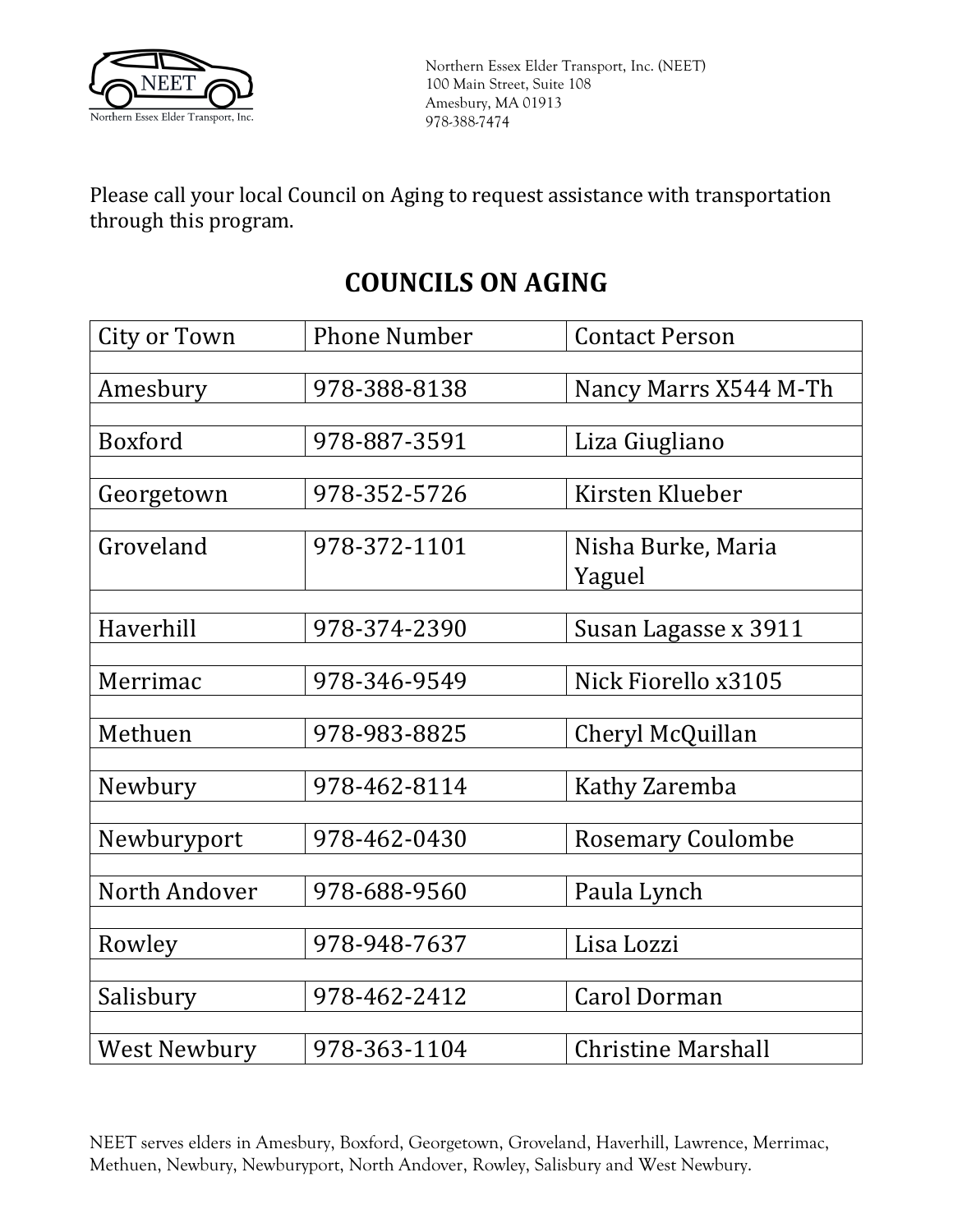

**SENIOR RIDER GUIDELINES – Spring '22**

# **WHY GUIDELINES FOR RIDERS?**

We are dedicated to our mission to provide affordable transportation to Seniors and grateful for the combined support that has made this possible.

In this time of COVID-19, these Guidelines for our Riders, along with Guidelines we have provided to our Volunteer Drivers, are necessary to ensure the safety of everyone involved in the program. We are aware of the extra effort that is required to follow the Guidelines and appreciate your understanding and continued support.

## **BEFORE WE CAN SCHEDULE ANY RIDES**

To use NEET services, every Rider **must** have already provided the:

- Senior Rider Registration form which includes signed Acknowledgement of these guidelines
- Rider Waiver form.

COAs will not be able to schedule a ride without having already received these documents.

# **SCHEDULING A RIDE- Part 1**

**When calling the COA**, have available:

- Location to pick you up for the ride (your residence or other location)
- Appointment time and expected duration
- Appointment destination including location, name of practice or service, phone number, and any special instructions about parking.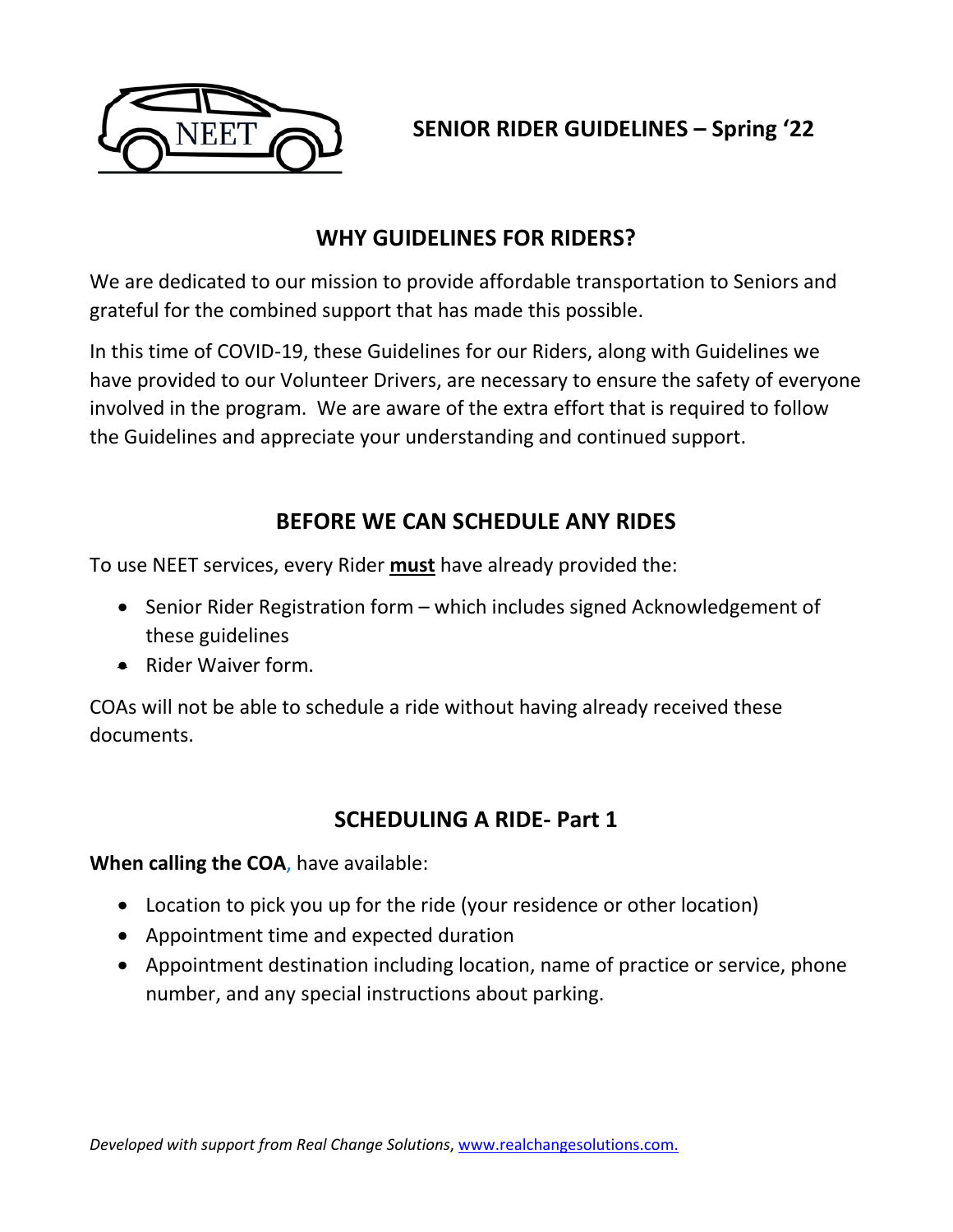# **SCHEDULING A RIDE – Part 2**

#### **Pre-screening Questions.**

The NEET scheduler will ask you the following questions:

| Are you or someone in your household    | such as fever, cough, shortness of breath, |
|-----------------------------------------|--------------------------------------------|
| experiencing any flu-like symptoms      | sore throat, or headache?                  |
| Have you or someone you are in close    | For example, a family member, close        |
| physical contact with been exposed to   | friend, or neighbor, etc.                  |
| anyone who was diagnosed with COVID-19? |                                            |

#### **If you answered YES to these questions:**

- NEET policy prohibits scheduling the ride.
- You should contact your primary physician or public health department as soon as possible to determine if you should be seen or tested.

#### **Special Situations:**

#### Only one rider is allowed in the car at any given time

- The only exception is when special **arrangements have been** made through your local COA in advance of scheduling a ride.
- If the exception is allowed, **your escort will also be required** to complete a Senior Rider Registration form – which includes signed Acknowledgement of these guidelines and Ride Waiver prior to scheduling your ride.

#### If you utilize a walker when getting to your appointment

- You must **tell your NEET scheduler** at the time you request a ride.
- You should **disinfect the walker** before leaving your home. Your walker will be placed in the trunk of the driver's vehicle.

### **CALL FROM DRIVER WHEN THEY HAVE BEEN ASSIGNED TO YOUR RIDE**

- You will receive a confirmation call as soon as the driver has been assigned to your ride.
- Ask the same prescreening-questions (as above) that the scheduler asked.
- Discuss the appropriate pick up location after your appointment.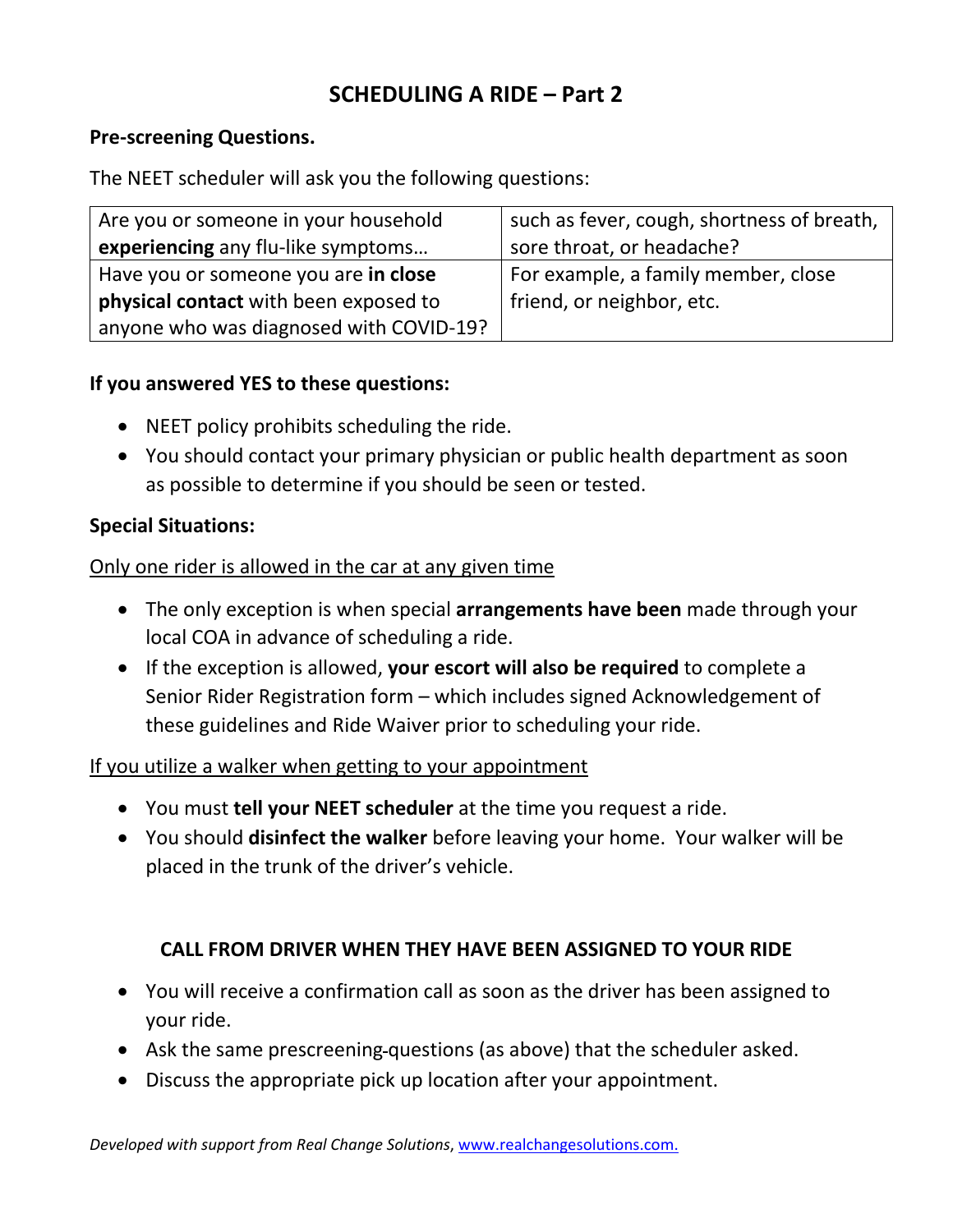# **THE DAY BEFORE EACH RIDE**

• **Your driver** will call you a second time to reconfirm your ride the day before to make sure there were no changes or cancellations to your ride.

### **Please Tell your driver:**

- If you are bringing a walker,
- If you are bringing an escort (refer to the requirements on page 2).

# **DURING & AFTER EACH RIDE**

#### **If you have a walker**

You should disinfect the walker before leaving your home. Your walker will be placed in the trunk of the driver's vehicle.

#### **Wear a mask**

NEET requires senior riders and drivers to wear face coverings prior to greeting the driver and throughout the entire ride.

#### **Getting into the car**

Avoid close contact with driver, when possible. The driver will also avoid close contact.

- Rider MAY BE asked to sit in the back seat. The driver will indicate this upon calling you.
- Except for the driver providing directions, the rider must be able to reach for and buckle their seat belt. If physical assistance is needed, please contact your local COA director.
- Rider must be able to handle their own personal bags and belongings during pick-up and drop-off.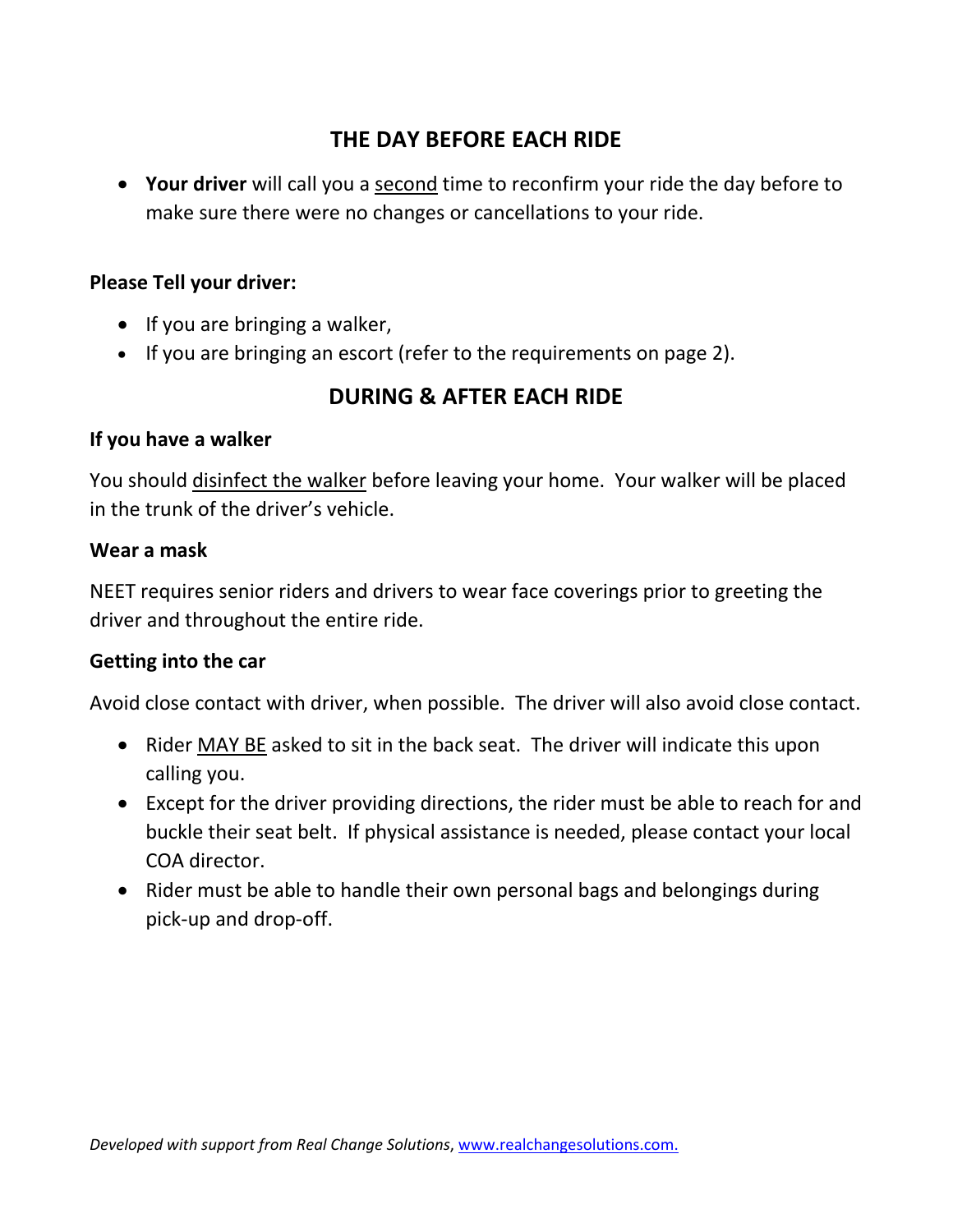#### **The Appointment**

Volunteer may NOT accompany rider into their appointment. Prior to leaving your vehicle, please confirm your pick- up location with the driver and, if possible, leave the driver with a contact phone number.

#### **Donation Envelopes**

Upon receipt of your Senior Rider Registration form, NEET will mail you donation envelopes. **NEET never charges for our services.** Free will donations are greatly appreciated and are tax deductible. If you are able, you may donate at any time.

Thank you very much

Northern Essex Elder Transport, Inc. (NEET)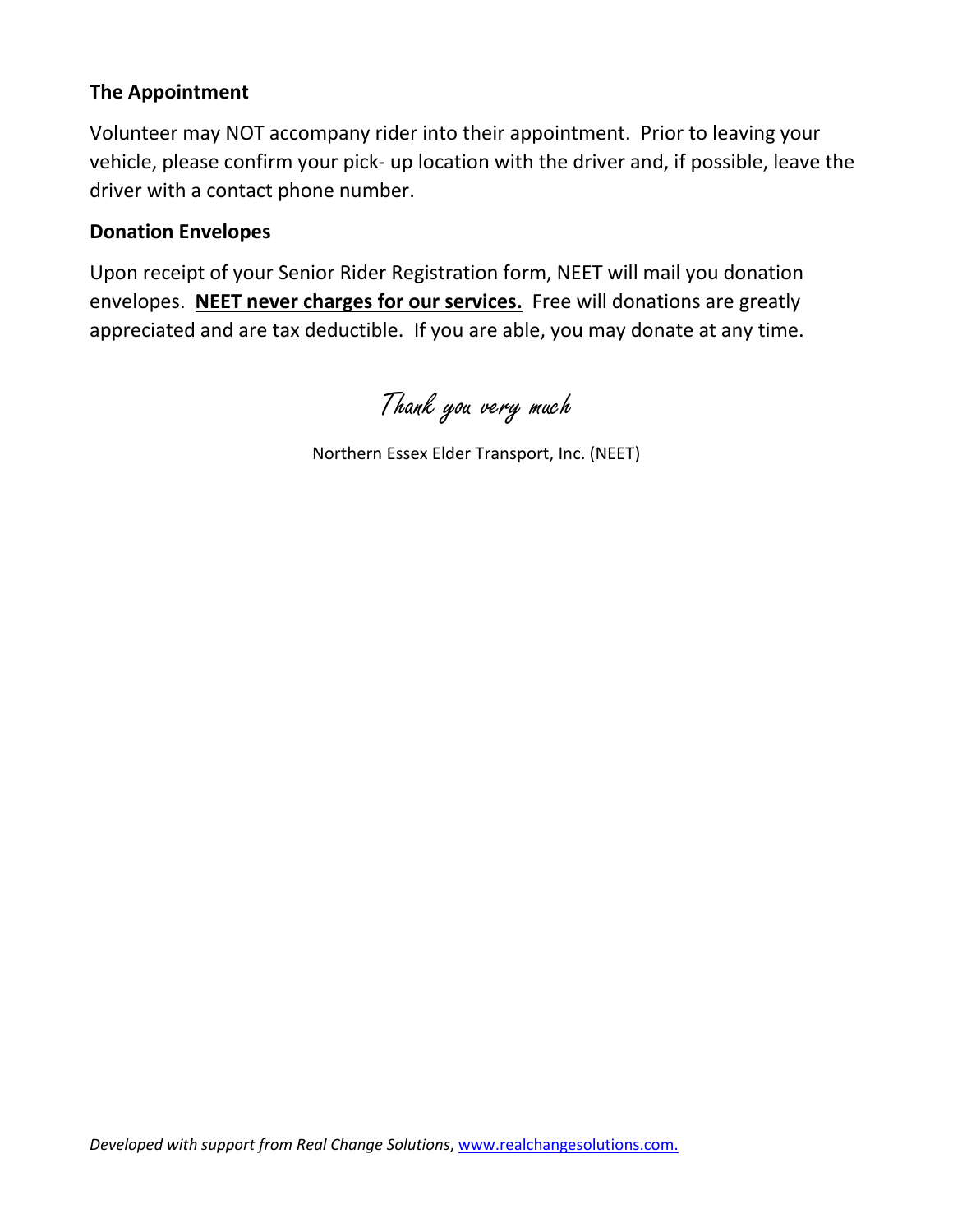

# **Senior Rider Registration Form**

| Name:<br><b>PLEASE PRINT</b>                    |                                                                                                                                  |  |
|-------------------------------------------------|----------------------------------------------------------------------------------------------------------------------------------|--|
|                                                 | City/State/Zip Code:                                                                                                             |  |
|                                                 |                                                                                                                                  |  |
|                                                 |                                                                                                                                  |  |
|                                                 | <b>Emergency Contact Information</b>                                                                                             |  |
|                                                 | Relationship                                                                                                                     |  |
| Phone:                                          |                                                                                                                                  |  |
| Are you a Veteran Yes No                        |                                                                                                                                  |  |
| Optional                                        | <b>COVID 19 Vaccination</b> Ves No Have received one dose                                                                        |  |
| Check any of the following that applies to you: | Uses a Rollator walker Uses a walker Needs assistance with seatbelt<br>Hearing impaired Low Vision Unable to get in Truck or SUV |  |

#### **Please let us know if you need special assistance:**

**\_\_\_\_\_\_\_\_\_\_\_\_\_\_\_\_\_\_\_\_\_\_\_\_\_\_\_\_\_\_\_\_\_\_\_\_\_\_\_\_\_\_\_\_\_\_\_\_\_\_\_\_\_\_\_\_\_\_\_\_\_\_\_\_\_\_\_\_\_** If you need physical assistance when moving, you may have a companion accompany you. You must make the arrangement for your companion, not NEET. Your companion or spouse must also complete the paperwork. NEET volunteers are not allowed to provide escort services.

,我们也不会有什么?""我们的人,我们也不会有什么?""我们的人,我们也不会有什么?""我们的人,我们也不会有什么?""我们的人,我们也不会有什么?""我们的人

### **ACKNOWLEDGEMENT**

#### **Your signature is required below to acknowledge that:**

- Have read and agree to abide with the Senior Rider Guidelines Spring 2022.
- You understand that failure to abide by these guidelines may result in a lack of services.
- You understand that our program uses volunteer drivers and availability may be limited.

Signature: the contraction of the contraction of the contraction of the contraction of the contraction of the contraction of the contraction of the contraction of the contraction of the contraction of the contraction of th

# *PLEASE MAIL this page and your signed waiver (two white pages) back in the enclosed self-addressed envelope.*

Northern Essex Elder Transport, Inc., 100 Main Street, Suite 108, Amesbury, MA 01913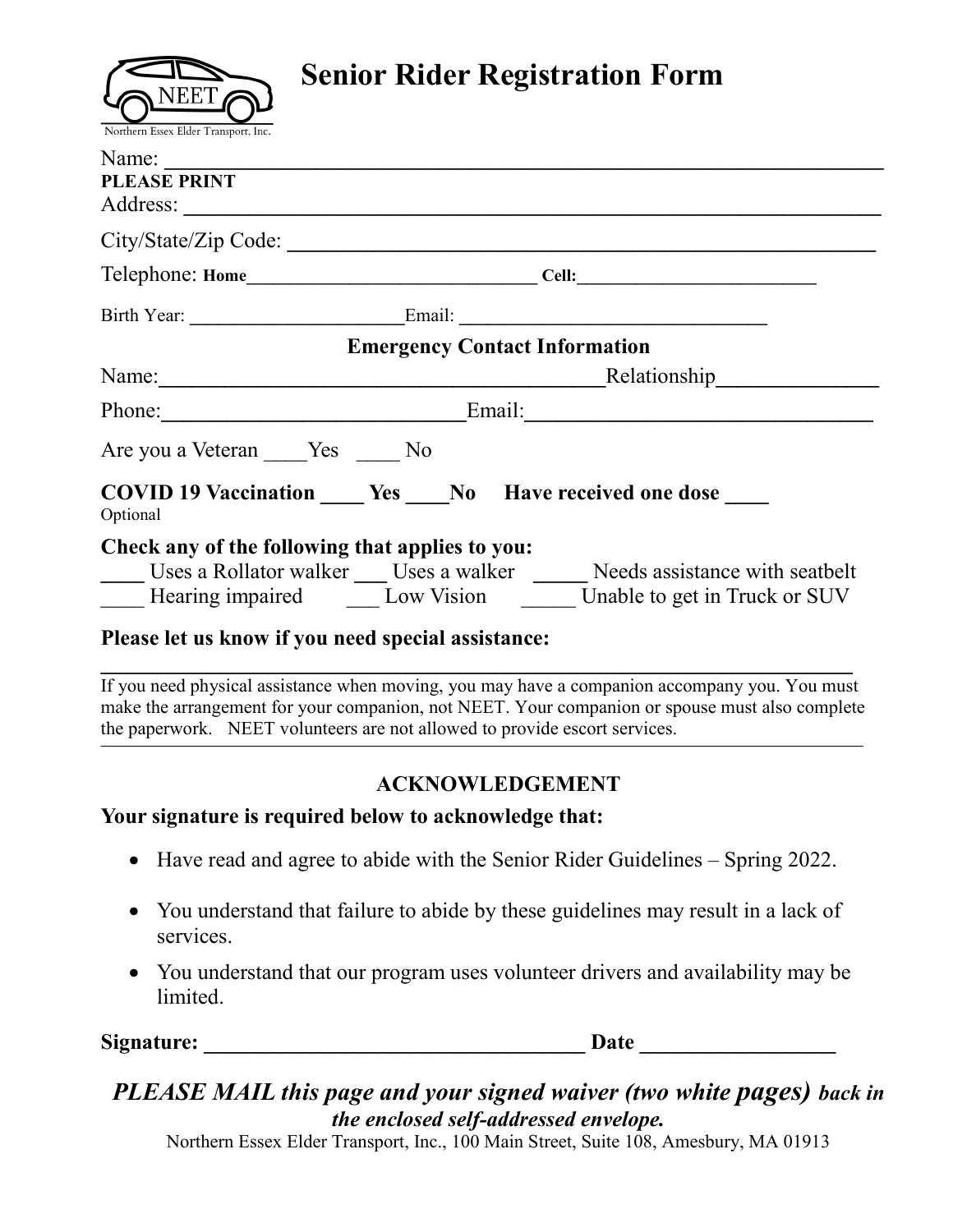

# Senior Rider Release & Waiver of Liability and Indemnity Agreement

### PLEASE READ CAREFULLY. THIS DOCUMENT AFFECTS YOUR LEGAL RIGHTS AND IS LEGALLY BINDING. BY SIGNING THIS AGREEMENT, YOU ARE RELEASING NORTHERN ESSEX ELDER TRANSPORT, INC. ("NEET") FROM ALL LIABILITY AND FOREVER GIVING UP ANY CLAIMS THEREFOR.

### Mission Statement.

The mission of NEET is fourfold, namely: To continue the development of the volunteer driver transportation program in 14 Essex County communities according to the needs of the elderly of each community; to continue the recruitment of volunteer drivers in each of the 14 communities to provide transportation for elders; to provide information to the aging network and outreach to the elders in the community with information about transportation services; and to assist elders in maintaining their independence and being engaged with their community.

### Affirmative Duty.

If I should experience or develop symptoms of illness such as fever, cough or shortness of breath, or if I should test positive for a contagious illness including, but not limited to, COVID-19, I agree to contact NEET so as to cancel any scheduled transportation appointment as far in advance as possible. I further agree to conduct my participation in the elder transportation program ("Program") in compliance with prevailing governmental or health agency standards intended to prevent the spread of infectious diseases, to the extent practicable.

### Assumption of Risk.

I acknowledge that and my participation in the Program will consist of being a passenger in a vehicle driven by a NEET volunteer driver. I acknowledge and agree that my participation comes with risks including, but in no way limited to: (1) moderate and severe personal injury, (2) property damage, (3) disability, (4) death, and (5) sickness or disease including, without limitation, COVID-19. I voluntarily accept and assume full responsibility for these risks as well as any and all other risks of participation in the Program. I agree that I have full knowledge of the nature and extent of all such risks and am not relying on all such risks being described in this document.

I acknowledge that COVID-19 has been declared a worldwide pandemic by the World Health Organization, that COVID-19 is extremely contagious and is believed to spread mainly from person-to-person contact, and that, as a result, federal, state and local governments and federal and state health agencies recommend or mandate social distancing and the use of masks, among other protective measures. I further acknowledge